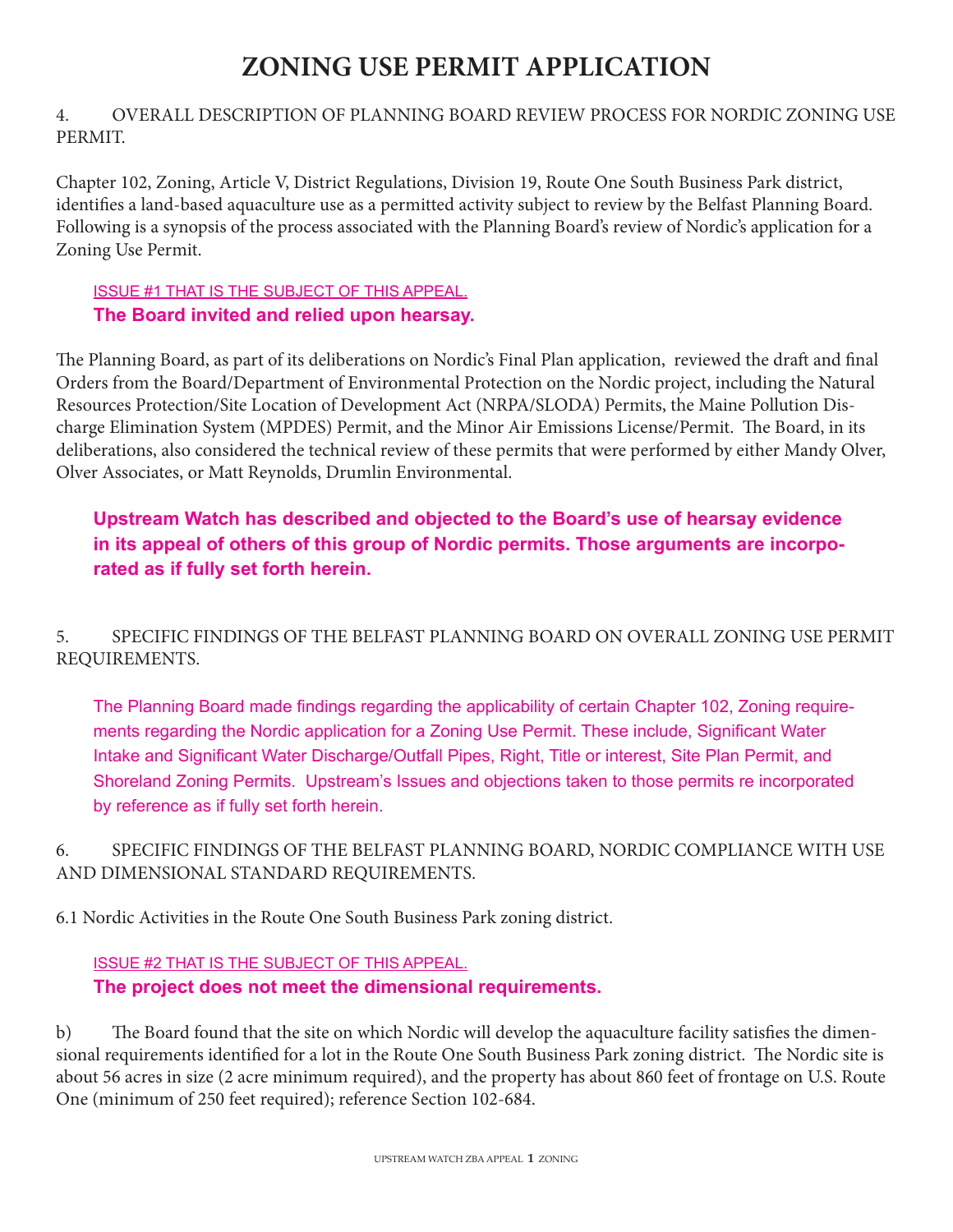c) The Board found that the Nordic project can satisfy the minimum structure setbacks for all nonresidential structures identified in Section 102-684, Dimensional Standards, Subsection (b)(1).

The front setback requirement is 75 feet. Nordic wastewater treatment facility is setback more than 75 feet.

# **The 75 foot front setback is violated by Nordic's proposed pipes which are structures and which are proposed to proceed through the front setback area without regulatory authority or variance.**

f) The maximum structure height established in Section 102-684(e) is 45 feet, as measured by the City definition of height. The Board determined that Nordic presented evidence to the City that none of its new buildings will be greater than 45 feet in height, and that the existing Belfast Water District offices are considerably less than 45 feet in height.

## ISSUE #3 THAT IS THE SUBJECT OF THIS APPEAL **Smokestacks are not chimneys.**

The Board, consistent with direction provided by Wayne Marshall, Project Planner, found that the chimneys (exhaust stacks) that Nordic intends to construct to manage emissions for its on-site generators are exempt from City height standards because the chimneys, per the City definition of height in Chapter 66, qualify as 'other appurtances that do not have a habitable floor area, and as such, are not considered a structure. The Board noted that public comment was made during the Planning Board's review of issues related to air emissions regarding the 66' height for these chimneys, and how such height was prohibited by City Ordinances.

The regulations limit the height of non-architectural features to 45 feet. Nordic proposed 8 smokestacks. Originally there were no smokestacks proposed. The original application showed rooftop vent discharges that were well below 45 feet. When for air pollution reasons Nordic raised the potential release height of the exhaust smoke, in an attempt to meet the Clean Air Act requirements, to raise the exhaust to a height that exceeded the allowed zoning height, they had to do so in a smokestack, but, because the smokestacks are illegal – Nordic ignored the plain meaning of the words and changed from a process unit, a "smokestack", to an architectural feature a "chimney", because the regulations potentially allow for chimneys (and other architectural features like steeples) to exceed the height restriction for obvious architectural reasons. If so, under that theory, anyone in Belfast can build an exhaust tower as high as they might want for any purpose, anywhere in Belfast, as long as they call it a "chimney". That is not the law. A smokestack that cannot be enclosed to look like a chimney for air quality dispersion reasons, and that will be two to three times the height of the building cannot be considered included as an architectural feature, such as a chimney. That is the opposite of an added architectural feature. The ZBA must reverse it.

Beyond that, the Planning Board reasoned that chimneys are "other appurtenances that do not have habitable floor area." Therefore, they are exempt. But the Planning Board still adheres to a height requirement for Smokestacks, or there would not have been the need to pretend Nordic's smokestacks are chimneys. No one lives in a smokestack (I hope). They are not habitable. There is no habitable floor space in a smokestack. Why then is there a 45 foot height limit on smokestacks? Under "Height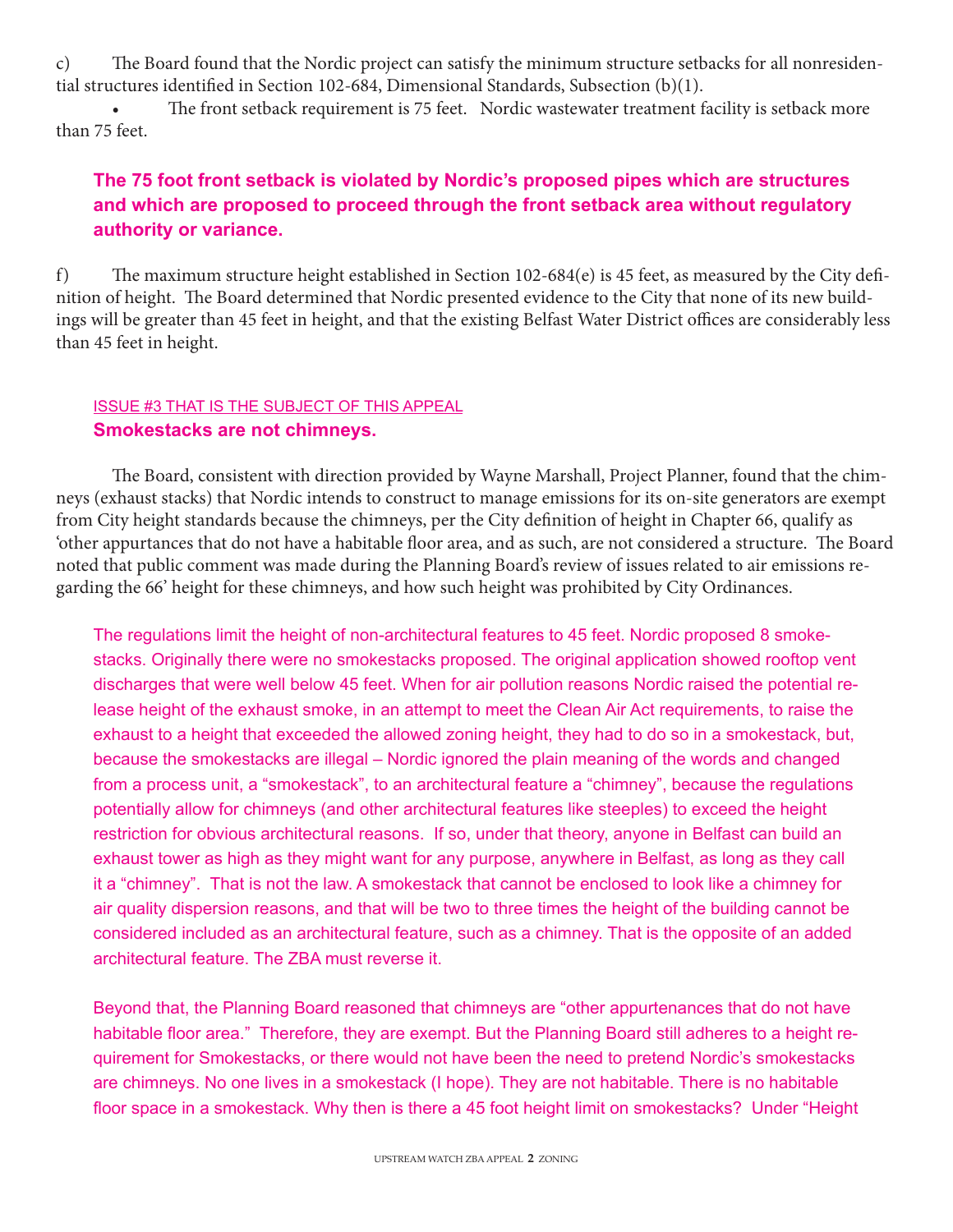of a Structure" smokestacks should be exempt. This ridiculous problem is the result of a transparent attempt to give Nordic something for which it does not qualify.

#### **6.2 Nordic Activities in the Residential II zoning district.**

Nordic has an option to acquire certain easement rights to the Ekrote property (282 Northport Ave) that is located easterly of Route One. The purpose of the Nordic easement on the Ekrote property is to allow the construction of 2 significant water intake pipes and 1 significant water discharge pipe. The easement area is 40 feet in width, and spans the depth of the Ekrote property; from Route One to Belfast Bay. The construction of significant water intake pipes and a significant water discharge pipe is the only activity that Nordic proposes on the Ekrote property. The Board made the following findings with respect to this easement and Nordic's proposed use.

## ISSUE #4 THAT IS THE SUBJECT OF THIS APPEAL **Violation of setback requirements**

c) The Board determined that a submerged intake and discharge pipe, while it is a structure, does not need to comply with a front or rear structure setback when the sole purpose of the pipe is to convey water and wastewater across the property from Route One to Belfast Bay. The imposition of front and rear structure setback requirements would nullify the main intent of the Ordinance amendment which was to allow the transport of water to serve a facility such as the Nordic Aquafarms project. Further, the City has never imposed a similar requirement on any other service line, such as a water, sewer, or electrical line, because such a requirement would result in few, if any, properties in Belfast being connected to any public service. The Board, however, decided that the Nordic intake/discharge pipes must comply with the side setback requirement of 15 feet that applies to a structure in the Residential II zone, and established a Condition of Approval in the Significant Water Intake/Discharge Pipe Permit that it issued to Nordic to require this amount of setback.

d) The Board determined that the construction of submerged pipes does not require the establishment of a minimum bufferyard area and accompanying planting (Board noted that Nordic is required to revegetate all of the easement area that is disturbed by construction of the pipes), that said pipes do not result in any lot coverage (all of the restored area will be a pervious surface), and that a submerged pipe does not involve any structure height.

The Planning Board determined that the setback requirements do not apply to the pipes. That is wrong as a matter of law. The Planning Board determined that the setback requirements do not apply to subsurface structures. By the plain language of the regulations, the Planning Board is incorrect. The Planning Board determined that since the pipes are designed to convey water, the setbacks do not apply. That conclusion is found nowhere in the regulations.

Further, the PB found the pipes are an approved use in the Shoreland residence zone where Eckrote is located but a second use is only be allowed if it is accessory to a primary use on the same lot. The primary use is Eckrotes house - residential. The pipes are accessory to the fish factory across Route 1 on a different parcel, so the pipes are not allowed on Eckrotes lot as an accessory use. Acknowledging this problem, the Pipes were defined as a primary use in that zone. That almost solved the problem. But the Maine Supreme Court agrees with Upstream's argument that you can't have 2 primary uses of the same lot? So the installation of Nordic's pipes on the Eckrote's residential lot is unlawful.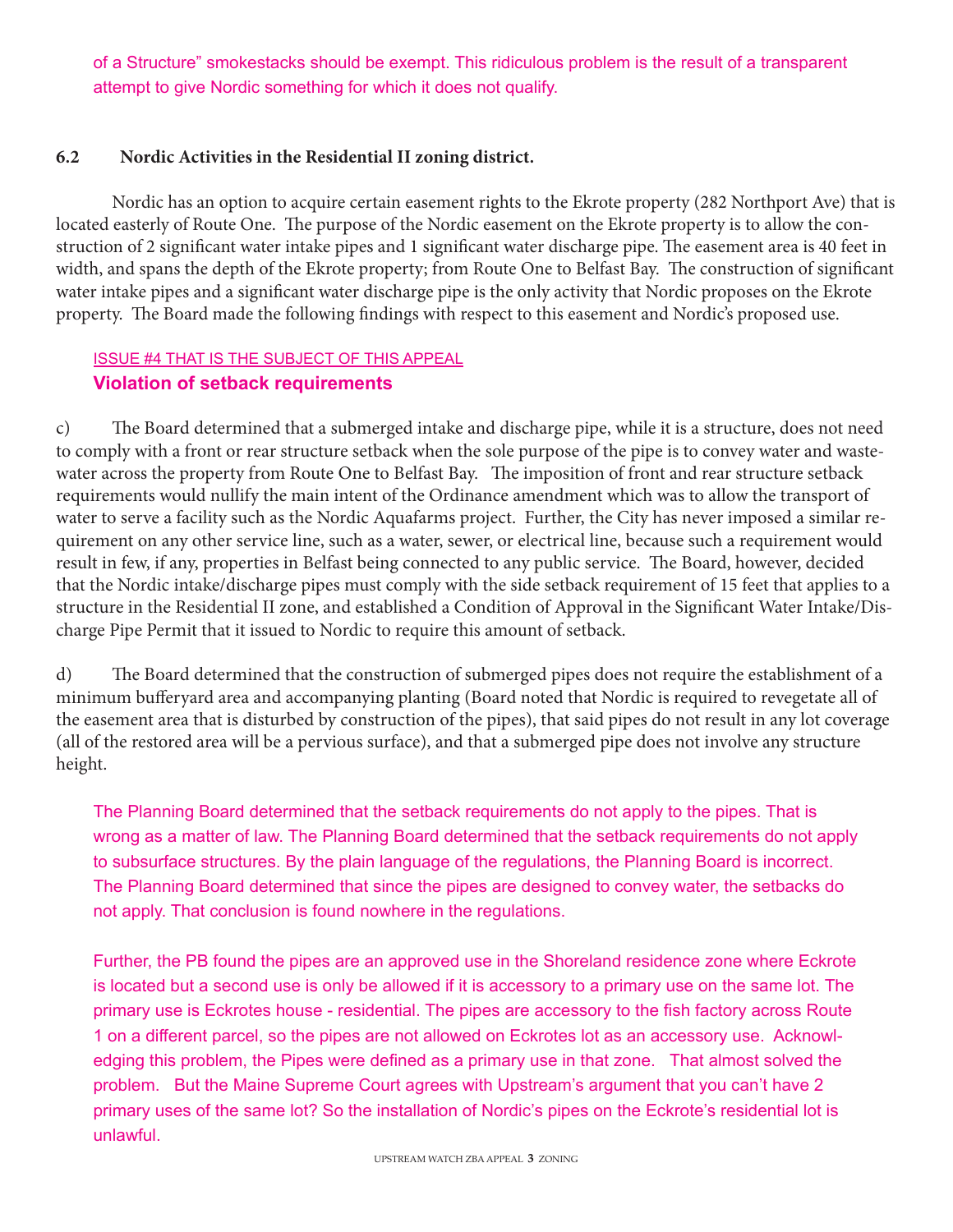## 7. SPECIFIC FINDINGS OF PLANNING BOARD, NORDIC COMPLIANCE WITH ARTICLE VIII, SUP-PLEMENARY DISTRICT REGULATIONS.

The Board determined that the Nordic project must comply with certain standards identified in the Chapter 102, Article VIII, Supplementary District Regulations. The Board made the following specific Findings regarding Nordic's compliance with applicable standards.

#### **Division 7. Significant Groundwater Wells.**

The Planning Board acknowledged that these standards apply to the Nordic project. The Board referenced its approval to issue a Significant Groundwater Well Permit to Nordic at its meeting of December 22, 2020. The Board's Findings and Conditions for this Permit is a separate document and are incorporated by reference in the Board's consideration of this Zoning Use Permit.

# **The Issues and responses of Upstream Watch in its appeal of the Significant Groundwater Well permit are incorporated as well.**

## 8. SPECIFIC FINDINGS OF THE PLANNING BOARD REGARDING NORDIC COMPLIANCE WITH CHAPTER 102, ZONING, ARTICLE IX, ENVIRONMENTAL PERFORMANCE STANDARDS.

Chapter 102, Zoning, Article IX, Performance Standards, Division 2, Environmental Performance Standards, identifies overall performance standards that any development in both the Route One South Business Park zoning district and the Residential II zoning district must satisfy. The Board, in making its Findings on these standards, specifically noted that the concerns addressed in these standards frequently are similar to requirements identified in Chapter 90, Site Plan. As such, the Board often relied upon its Findings on the Nordic Site Plan Permit to address concerns identified in the Division 2, Environmental Standards. Further, the Board chose to adopt the same Conditions of Approval that it adopted for the Site Plan Permit is issued to Nordic on December 22, 2020, as requirements (Conditions of Approval) for this Zoning Use Permit.

## **Sec. 102-1125 Wastewater pollution.**

## **(c) The disposal of wastewater by means other than a public system must comply with the laws of the state.**

The majority of the wastewater generated by Nordic's operations will be processed through Nordic's on-site Water Treatment/Wastewater Treatment facility and will be discharged to Belfast Bay. The Board determined that the Maine DEP, as well as the ACOE, and not the City, has the jurisdictional authority to regulate Nordic's discharge of wastewater to the Bay. The Board found that the DEP, at the Board of Environmental Protection meeting of November 19, 2020, has issued the required MPDES Permit and Waste Discharge License to Nordic to allow the discharge of its effluent to the Bay, subject to conditions identified in the MPDES Permit. Nordic's permits to the ACOE are pending. The City established Conditions of Approval in this Zoning Use Permit, and in its Site Plan Permit, Significant Water Intake and Significant Water Discharge/Outfall Pipe Permit, and in the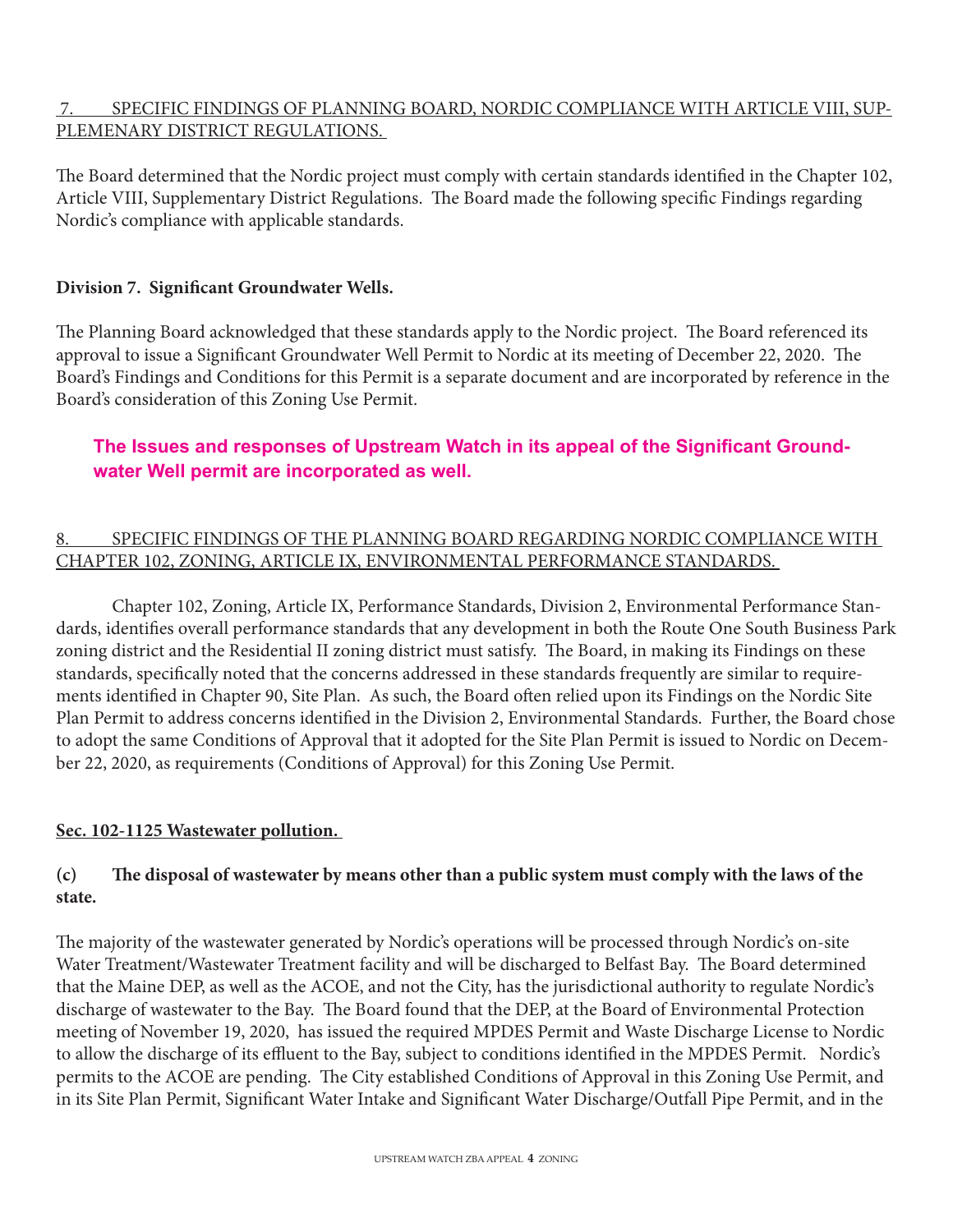Shoreland Permit that it issued to Nordic in December 2020 (issuance concurrent with this Zoning Use Permit) that require Nordic to comply with all requirements of the DEP and ACOE Permits regarding the location, construction, and operation of the intake/discharge pipes, and the discharge of effluent, including the regular monitoring of such discharges. The Board specifically references Condition of Approval 8, Compliance with State and Federal Permits, included in this Zoning Use Permit.

Thus, the Board found that Nordic is required to comply with the standard identified in Subsection c).

The Issues raised and arguments advanced by Upstream watch regarding Nordic's wastewater generation and its effect on Penobscot Bay, including Nordic's omission of a permit to discharge the water from dewatering dredge spoils as set forth in Upstream watch's Issues and discussion in its appeal of Nordic's Final Site Plan Permit are incorporated herein.

## **Sec. 102-1126 Air pollution.**

**Uses which would cause emission of dust, fly ash, fumes, vapors or gases which will have an adverse impact on human health, animals, vegetation, or property, or strain persons or property, at any point beyond the lot line of the commercial or industrial establishment creating that emission shall be prohibited. All such activities shall also comply with applicable federal and state regulations. Construction is not a use for the purposes of this section.**

The Board specifically noted that Nordic has obtained a Minor Air Emissions License from the DEP (November 19, 2020) regarding air emissions associated with its operation of on-site generators. Thus, the Board found that the Nordic project is in compliance with the requirement that the operation (applicant) obtain required federal and state permits and that it be in compliance with applicable state and federal regulations. The Board, in Condition of Approval 12, Electrical Service, in this Zoning Use Permit, established a requirement that Nordic must obtain the review and approval of the Belfast Planning Board if Nordic proposes to exceed limitations regarding the use of its generators that are established in the DEP Minor Air Emissions Permit.

While this standard identifies that air pollution concerns associated with project construction are essentially exempt from this standard, the Board notes that it established provisions in Condition of Approval 39, Site Maintenance During Project Construction, that should assist in managing dust generated during project construction.

The Board found that Nordic's overall operations, with the exception of the operation of its on-site generators, should not result in the emission of dust, fly ash, fumes, vapors or gases, that would have an adverse effect on human health, animals, vegetation, or property.

The Issues raised and arguments advanced by Upstream Watch regarding Nordic's Minor Air Emission Permit are incorporated herein in its appeal of the Final Site Plan Permit and elsewhere.

#### **Sec. 102-1127 Odors.**

**No land use or establishment shall be permitted to produce noxious or harmful odors perceptible beyond the lot lines, either at ground or habitable elevation.**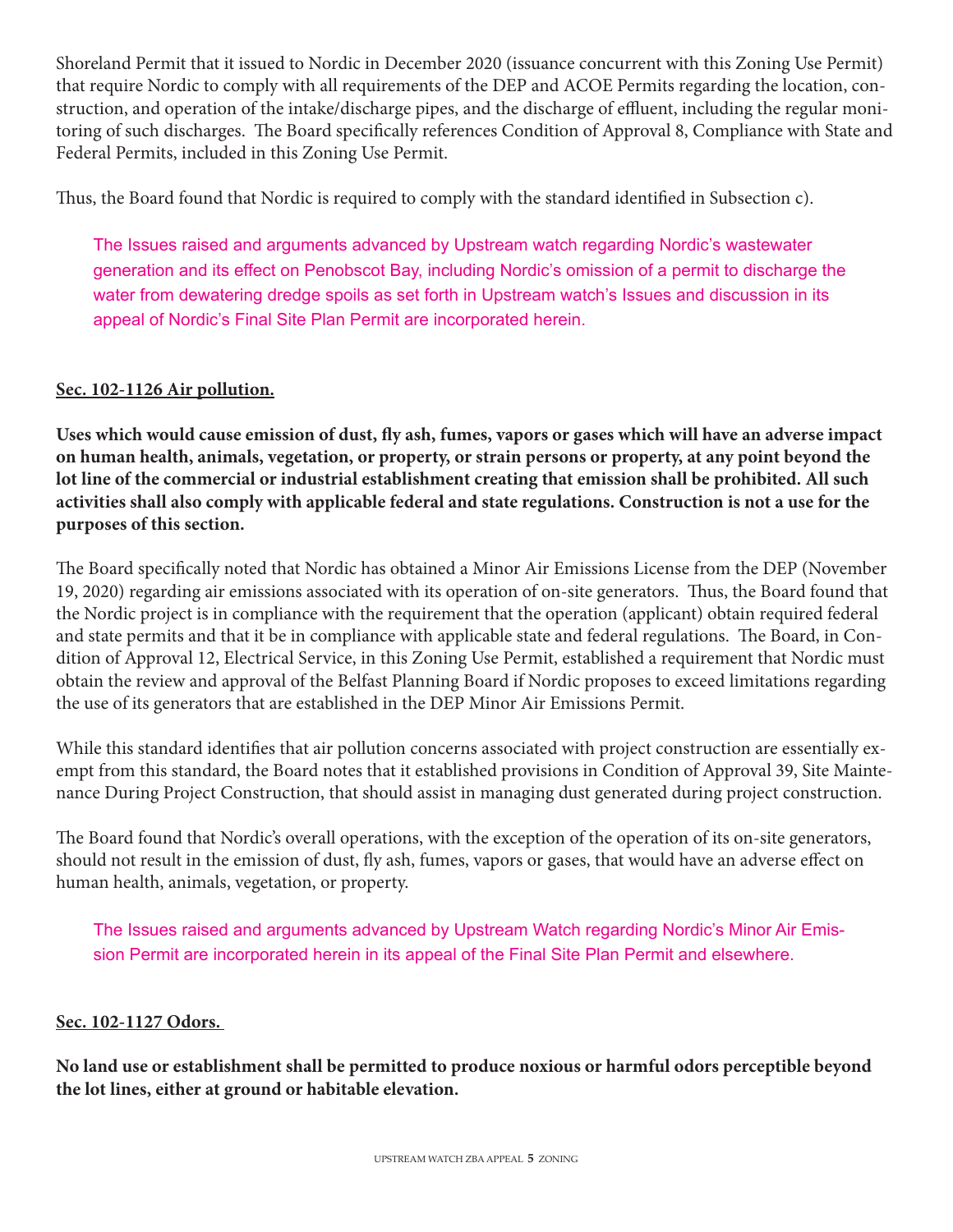The Planning Board mostly discussed odors in relation to Nordic's management of solid wastes and other wastes, including those associated with a catastrophic event such as a fish die-off. The Board established specific Conditions of Approval in this Zoning Use Permit and in its Site Plan Permit that address measures Nordic must implement to help manage wastes. The Board makes note of the following Conditions:

a) Condition 14. On-Site Dumpsters. Regulates the location of on-site dumpsters, how such must be screened, and the type of wastes that can be collected in such dumpsters.

b) Condition 15. Fish Waste and Wastes Associated with Operation of a Wastewater Treatment Plant. Identifies standards for the collection and disposal of these wastes.

c) Condition 16. Odor Management. Establishes standards regarding the regulation/management of odors, some of which may be associated with the management of waste materials.

d) Condition 17. Hazardous Wastes and Management of Hazardous of Special Materials. Identifies standards for the handling of Special Wastes.

e) Condition 18. Emergency Response Plan. Identifies the requirement for Nordic to prepare an emergency response plan for catastrophic events such as fish die-offs, a requirement to implement the plan if an event occurs, and to report to the Code and Planning Department regarding how Nordic managed the event.

The Board, based on the waste management conditions it has established, found that Nordic's operations are required to implement good quality measures to manage odors that may be generated on-site, and that if odors issues do arise, measures that Nordic must implement to abate such odors.

Upstream Watch relies on its discussion of Odor issues in its Appeal of the Final Site Plan Permit as if fully set forth herein.

## **Sec. 102-1129 Noise.**

## **Noise may be equal to but not exceed, during any consecutive eight-hour period, an average of 75 dB(A) (re 20 micronewtons/m2) measured at any boundary line. During the peak activity of 60 minutes in a twentyfour-hour period a noise may not exceed 115 dB(A) when measured at the source.**

The Board found that Nordic has demonstrated the ability to successfully manage noise levels associated with the operation of the Nordic facility. The Board specifically noted that no regular operations are projected to exceed noise levels identified in the Chapter 102, Zoning, Article IX, Division 2, Environmental Standards that govern noise levels associated with any activities in the Route One South Business Park zoning district. The Board also noted that noise is an activity that is subject to DEP regulation, and that DEP noise regulations generally are stricter than the City noise standards.

The Planning Board conducted a public hearing on this issue at its meeting of October 9, 20129. An issue that was raised at the hearing was the amount of noise associated with project construction. The City typically applies its Noise standard to operational concerns for a project, and not to construction activities. The Board also made note that the City Code of Ordinances, Chapter 34, Noise and Public Conduct Ordinance, identifies that construction activities are generally exempt from the amount of noise generated between the hours of 5:00 am and 10:00 pm. Further, the Noise and Public Conduct Ordinance identifies City 'police powers', and is not a standard that is enforced through the Zoning Ordinance.

The Planning Board, based on issues identified during its review of the Nordic Preliminary Site Plan application, decided to impose Condition of Approval 19, Noise, in the Zoning Use Permit and Final Site Plan Permit. This Condition generally establishes stricter requirements to manage the amount of noise associated with project